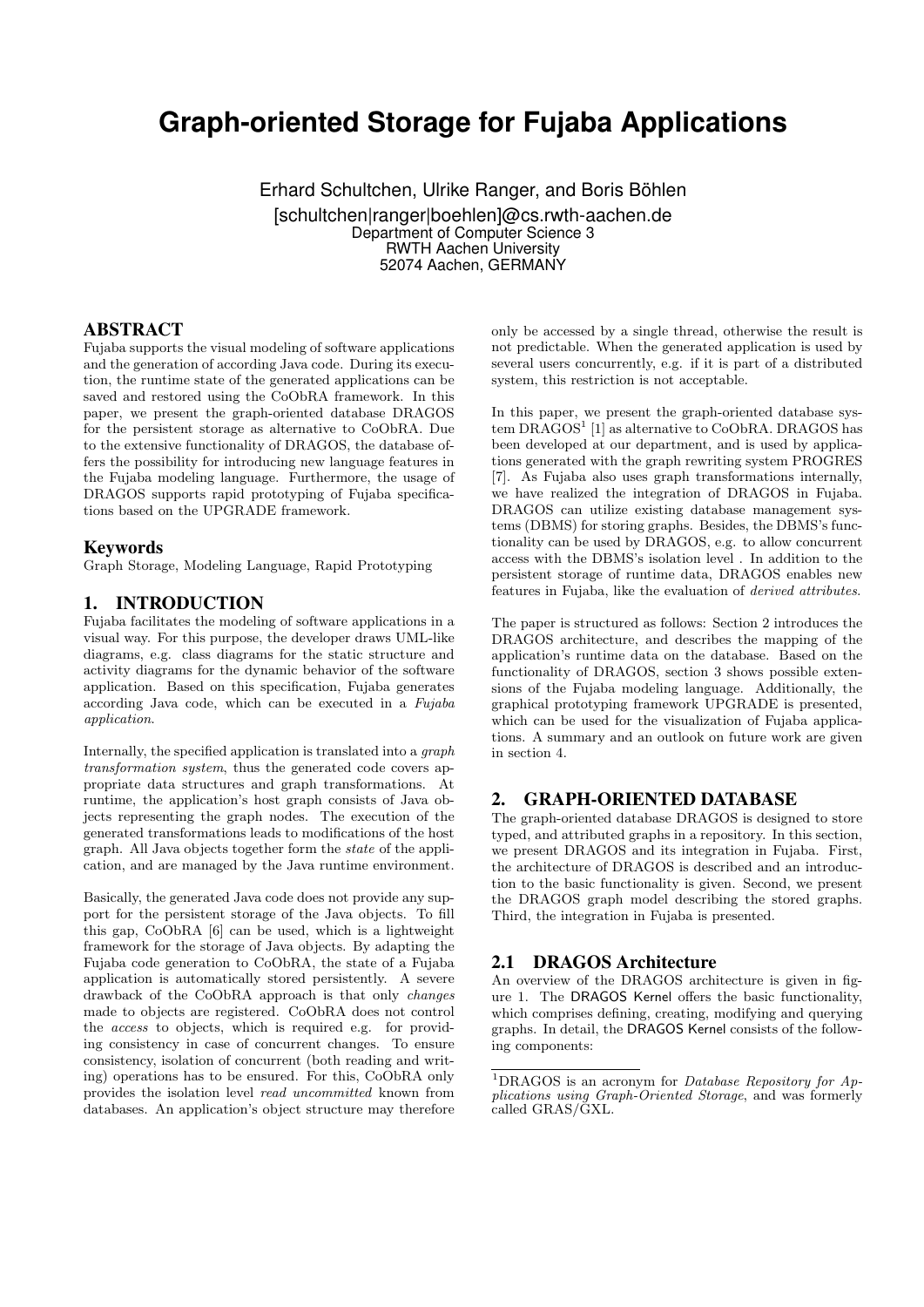

Figure 1: DRAGOS architecture overview

- The Event Manager propagates events raised on graph modifications to registered listeners. Users can choose between different Event Manager implementations by changing a configuration file. For example, building a distributed system consisting of several DRAGOS instances requires a special event manager. This manager has to propagate events between the different DRAGOS systems, which is not offered by the provided standard implementation.
- Using the Rule engine, applications may register eventcondition-action rules to perform the defined actions when selected events are raised.
- The Transaction Manager allows to start, commit and rollback transactions. Analog to the Event Manager, the provided implementation can be exchanged easily.
- The Graph Storage provides access to an underlying data storage. For the persistent storage of graphs DRAGOS uses relational DBMS like PostgreSQL, but can also store volatile graphs in main memory<sup>2</sup>. Using existing DBMS allows to use their functionality, such as transactional operations with respect to the ACID properties. The DRAGOS Transaction Manager controls the DBMS transactions in this case.
- The Graph Model and the Graph Schema describe the structure of the stored graphs. The graph model is presented in detail in section 2.2.

Above the DRAGOS Kernel, extensions to the basic functionality can be implemented by extension modules. Until now, versioning of graphs (including the management of configurations) and an engine for the incremental evaluation of derived attributes are available. This modularization of the DRAGOS functionality allows applications to avoid unnecessary overhead, e.g. an application, which does not require versioning, does not activate this extension. Furthermore, DRAGOS can be easily extended by developing new extensions, which can be combined with existing ones.

On top of the DRAGOS architecture, applications are integrated by specialized graph models. This is presented in



Figure 2: DRAGOS graph model

section 2.3 considering the Fujaba graph model.

#### 2.2 Graph Model

In order to represent a graph in volatile or persistent memory, a formal notation about the entities a graph consists of is required. For this purpose, DRAGOS provides a general graph model, which is shown in figure 2. The interface of the Graph Storage (cf. fig. 1) is designed according to this graph model. For example, methods to retrieve all GraphEntitys or to get the source and target of an Edge are provided.

In the DRAGOS graph model, GraphPool contains a set of Graphs. A Graph holds a collection of GraphEntity, which is - according to the inheritance relation - either a Node, a binary relation (Edge), an n-ary Relation or another Graph. A Graph may be contained within another Graph, allowing hierarchical structures. Edges and Relations can connect arbitrary GraphEntitys, even if they are contained in different graphs within the same GraphPool.

Valid graph structures are defined by the graph schema, which is not shown here for the lack of space. In contrast to the graph model which defines the entities a graph consists of, the schema provides the typing system. For this, the graph schema defines classes for every element of the graph model. In figure 2, the GraphEntity refers to a type definition GraphEntityClass which is part of the schema. The schema contains a dedicated Class element for every subclass of GraphEntity.

The DRAGOS graph model allows all GraphEntitys to be attributed. As AttributeValue, serializable Java objects (including primitive data types) and references to other graph entities are supported. Attribute definitions are also part of the graph schema, as indicated by the (from Schema) marking in figure 2.

The DRAGOS graph model is based on the graph exchange format GXL [8]. However, GXL does not treat graphs as graph elements. As a consequence, e.g. edges are not al-

<sup>&</sup>lt;sup>2</sup>The in-memory storage can be serialized to disk when closing the graph pool and thus enables persistent storage, too.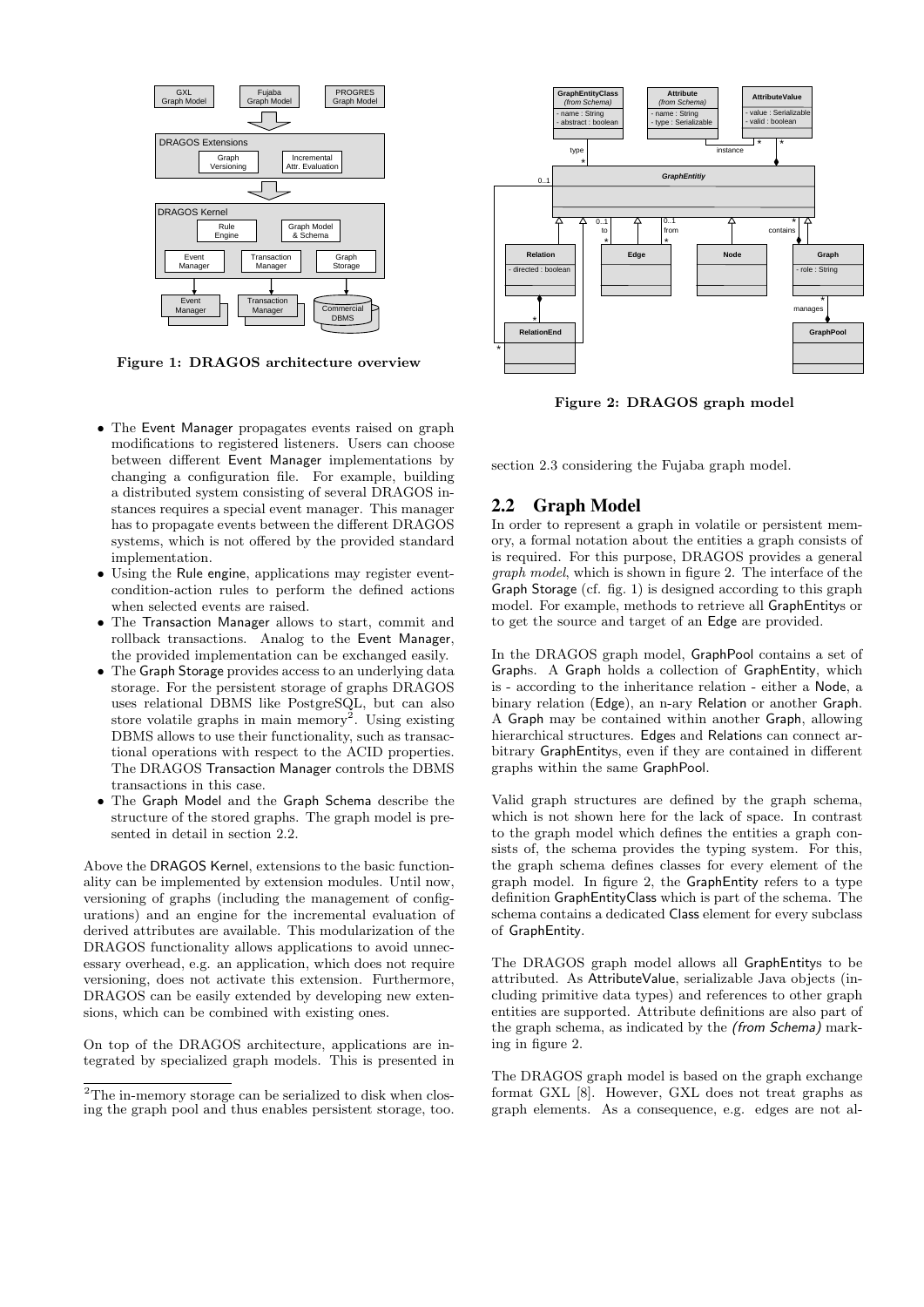

Figure 3: Fujaba graph model and schema

lowed to connect two graphs, but only elements contained in these graphs. In the DRAGOS graph model, a graph is a graph entity, too, and may therefore be incident to edges or relations. Furthermore, the DRAGOS model simplifies the GXL model to enable a more efficient implementation. For example, an attribute in the DRAGOS model cannot be attributed by another attribute, which is allowed in GXL to an arbitrary nesting depth. Following the GXL model, an attribute value would have to be treated as a graph element in order to identify it for attributing. In contrast to GXL, the DRAGOS model does not provide ordered edges or relations to reduce overhead for applications not using them. As we will present in the following, support for ordered edges can easily be added.

#### 2.3 Graph Model Mapping

DRAGOS supports graph-oriented applications from various domains, and therefore does not tie applications to a common graph model. A common model would either restrict the applications' expressiveness or clutter applications with elements not required. Hence, DRAGOS allows applications to use a specialized graph model, which can be designed according to the applications' needs. The specialized graph model for Fujaba is implemented by mapping the Fujaba elements to the DRAGOS graph model. Using the tool SUMAGRAM [4], this mapping can be partially modeled graphically based on UML class diagrams.

For the support of Fujaba applications, we developed a specialized graph model reflecting object-oriented data in the graph database (cf. fig. 3), comprising a schema model and an instance model. The schema model is composed of Class and Association elements and describes the structure of a graph schema. The instance model consists of elements instantiating the schema model.

The mapping of the specialized graph model on the DRAGOS model is depicted by stereotypes enclosed in <<>>. Elements of the instance model are mapped to the DRAGOS graph model whereas elements of the schema model are mapped to the DRAGOS graph schema.

As mentioned above, the DRAGOS graph model does not provide ordered edges. As they are needed by Fujaba applications, these can be integrated into the specialized graph model. For ordered associations, the creation of Link instances automatically assigns an ordering index<sup>3</sup>. This behaviour is implemented as a method in the specialized graph model, which is depicted below in a simplified form:

```
public void createLink (Instance src, Instance trg
                           Association type, int index) {
  Edge edge =
    this . graph . createEdge ( src . getDragosNode () ,
                              trg . getDragosNode () ,
                              type . getDragosEdgeClass ());
  if ( type . isOrdered ()) {
    reorderEdgesForInsert (src, trg, type, index);
    edge . setMetaAttribute ( META_ATTR_ORDER , index );
  }
}
```
The method createLink gets two Instance objects and an Association object from the specialized graph model as parameters. In addition, the parameter index is passed as the insertion index for ordered associations; it is not considered for unordered ones. To create the link, according elements of the DRAGOS model are determined using the methods getDragosNode and getDragosEdgeClass. Using the returned elements of the DRAGOS model as parameters, the method createEdge is invoked on the graph object representing the application's runtime graph. A new edge of the given type is created between the two nodes by this method. If the association is ordered, existing instances connected to the same src or trg are reordered according to the insertion position index. After reordering, the insertion index is stored as a meta attribute of the new edge. Please note, although a Link class is depicted in figure 3, we do not create a link object corresponding to the edge object from the DRAGOS model. To fully reflect the depicted specialized graph model, the method createLink would have to create and return a new instance of the Link class. The reason this was omitted is efficency, as the Fujaba generated code does not use these objects. In fact, another method retrieveLink can be used to create these objects when required. This method is called by the UPGRADE framework (c.f. sec. 3.2). We omit to explain the support of qualified associations in this paper, as the implementation is similar to ordered associations.

#### 2.4 Specialized code generation

With the specialized graph model, Fujaba applications can store their runtime state in the DRAGOS database. As next step, we have to modify the code generation to make use of DRAGOS. Based on CodeGen2 [3], we developed a plug-in for this purpose.

As basic idea, we aim to change the code generation as little as possible to preserve compatibility with existing applications. For example, we retain the accessor methods for attributes and associations, but change their implementation according to the specialized graph model. As an example, we present the set-method for a many–to–one association. With DRAGOS in use for storing the runtime state, the  $code$  is generated as follows<sup>4</sup>:

<sup>3</sup>We could have implemented the same behavior based on edges, which connect links to indicate the ordering. However, this would have increased the overhead for insertion and removal of these links.

<sup>4</sup>Code required for exception handling and transaction management has been excluded here.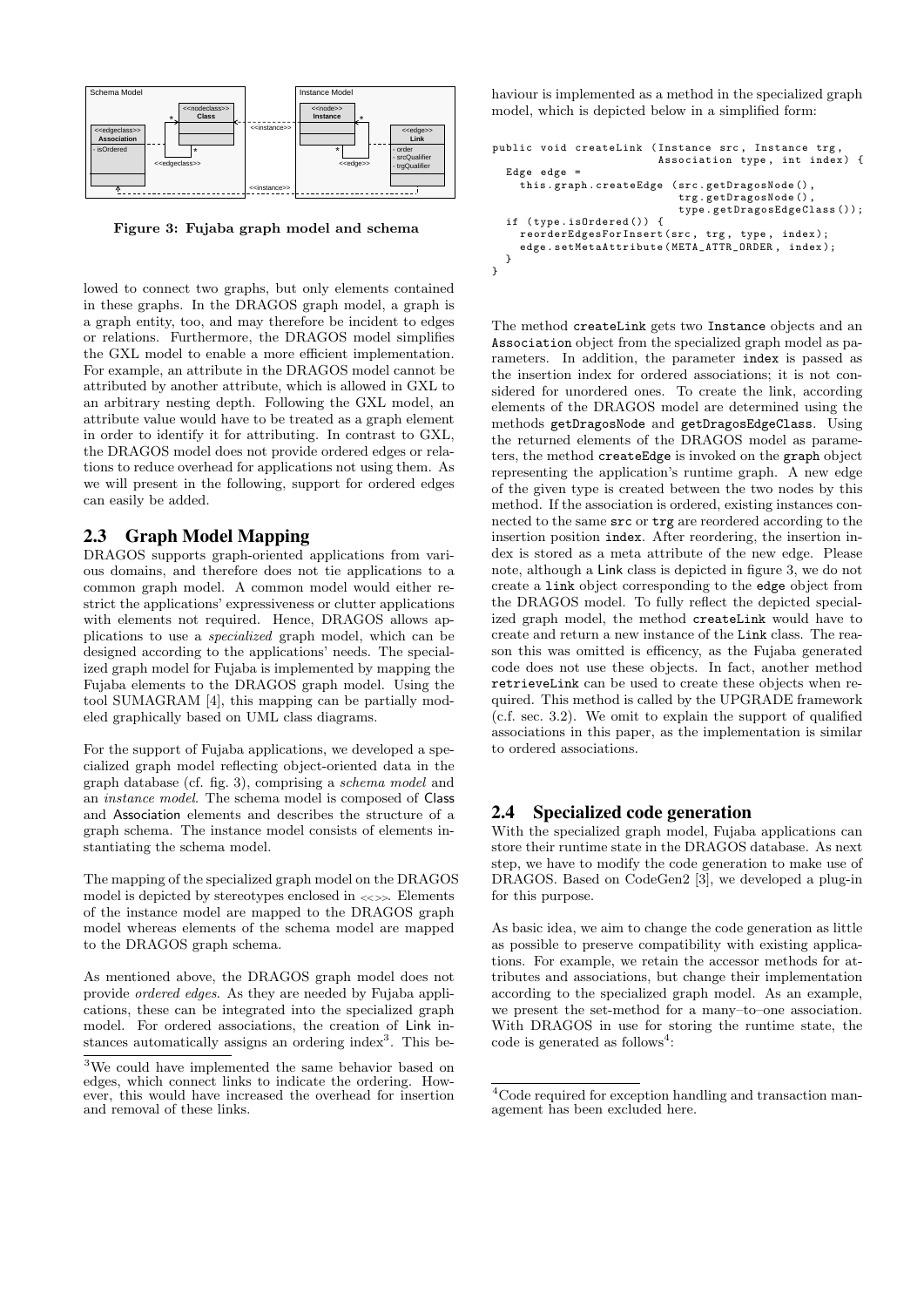```
public boolean setAR (AR value) { [...]
  if (value != null) {
    RepositoryManagerFactory .
       getDefaultRepository ().
       createLink ( this , " cR " ,
value , " aR " ,
                    "RM.CR: cR - aR: RM.AR" ):
  } else {
[...] }
```
This code block retrieves the Repository representing the runtime graph of the application. The Repository provides the method createLink for connecting two objects (this and value). As Fujaba uses role names to distinguish between the source and the target of a link, these are passed too (cR and aR). The association's name is passed as last parameter, which is constructed from the attached classes and the corresponding role names. The createLink method creates the desired edge regarding uniqueness constraints defined by the schema. If such a constraint is violated, an existing link of the same type is automatically removed. As the method setAR(AR) is also used to remove connections between objects by passing null as value, deletion of links has to be handled in the else part of the if-statement.

The current code generation creates accessor methods for attributes and associations. These methods could be completely abolished by using DRAGOS. Thus activity diagrams would solely utilize the methods provided by the specialized graph model for pattern matching and graph modifications. The generated code would become clearer because a large number of methods would not be created. However, other parts of the Fujaba environment such as the support for path expressions or the assignment of attributes rely on accessor methods. So, discarding accessors would require far reaching changes to the code generation. Hence we chose the more compatible approach by exchanging the accessors' implementations only.

## 3. APPLICATION AREAS

The usage of DRAGOS as underlying database for Fujaba applications enables several extensions. On the one hand, new features for the Fujaba modeling language can be supported, which are described in section 3.1. On the other hand, the modeled application can be visualized using the UPGRADE framework leading to a configurable graphical user interface shown in section 3.2.

#### 3.1 Language Extensions

At runtime, Fujaba can only handle one host graph consisting of connected objects. I.e. separate graphs within one application and even isolated objects within one graph are not supported. This restriction is founded on the fact that Fujaba uses the Java runtime environment for managing its objects. Consequently, Fujaba only supports the search of object structures<sup>5</sup> consisting of connected objects. Additionally, these object structures need at least one defined entry object for their processing. For example, an entry object is given by the this-object or by a method parameter.

Using DRAGOS as underlying database, these limitation can be easily removed: DRAGOS supports the handling of different graphs simultaneously and of isolated objects within one host graph. For example, isolated objects can be found by querying the database for all objects of the requested object's type. This mechanism also enables the search of objects structures without any specific entry object. Another solution to enable isolated objects is to introduce a hidden (singleton) class referencing all objects. However, consistency of these references would have to be assured by the code generation.

Another limitation of Fujaba is the support of only intrinsic attributes within classes, whose concrete values are directly assigned within activities. This does not exploit the capabilities of using graphs as underlying data structure, as these also offer the possibility to define more complex attributes like derived attributes in PROGRES.

The values of derived attributes are not assigned directly, but are computed according to other graph objects and their attributes. These computations can be arbitrarily complex and refer to the entire host graph. The attribute is evaluated only on graph modifications, which impact the current attribute value. With the DRAGOS extension Incremental Attribute Evaluation, derived attributes can be easily integrated in Fujaba.

Fujaba allows the definition of paths, which aggregate an arbitrary number of associations (edges) of possible different types. Unfortunately, the usage of paths affects largely the runtime efficiency of the Fujaba application, as they have to be evaluated on every employment. The Incremental Attribute Evaluation extension also enables the definition of static paths, so that frequently used paths can be materialized in the database. Thus, the path is only evaluated on graph modifications, which change the path, improving the runtime efficiency.

With the support of isolated nodes, the abolishment of necessary entry objects, and the definition of derived attributes, DRAGOS offers new and useful modeling elements in the Fujaba language. Furthermore, the introduction of static paths improves the runtime efficiency of Fujaba applications.

# 3.2 Rapid Prototyping

Fujaba provides DOBS for executing the generated code and for visually representing the runtime state. However, DOBS allows only little customization to the representation and the user interface.

At our department, we developed the UPGRADE framework [2]. UPGRADE allows rapid prototyping by executing code generated from a PROGRES specification. The runtime graph of the generated application is presented visually. Furthermore, users can execute graph transformations and view their affects on the runtime graph. UPGRADE is highly customizable using configuration files, and can be extended through a programming interface. In addition, UPGRADE provides a filter stack to separate the user's view from the underlying data. This filter stack can be customized by the user. New filters can be implemented using the provided API. For layouting the graph structure,

<sup>5</sup>To execute a graph transformation specified within a Fujaba activity, a certain object structure (pattern) has to be found within the host graph. This structure consists of all objects, which are either obligatory or have to be destroyed within the activity.